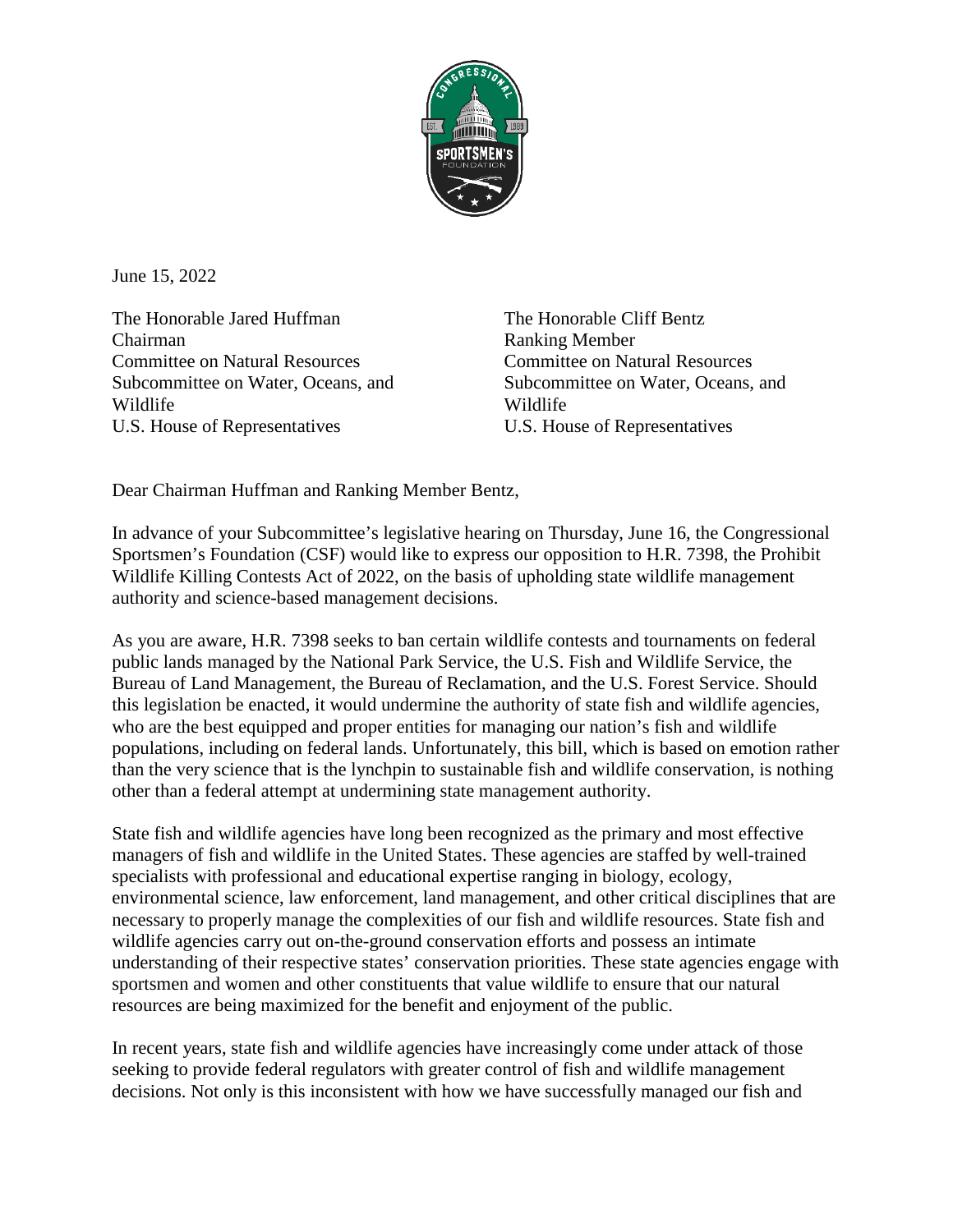wildlife for the last century, but it is also inconsistent with the positions routinely upheld by Congress. This can be demonstrated by numerous examples, including the establishment of the Pittman-Robertson and Dingell-Johnson Acts, which provide state fish and wildlife agencies with funding generated on the backs of sportsmen and women. Since 1939, state agencies have received well over \$71 billion from the contributions of sportsmen and women – money that is largely spent on fish and wildlife conservation efforts. When these two cornerstone conservation programs were enacted, Congress recognized the need to support state agencies in their respective conservation efforts and ensured this funding would be apportioned to the states, not held by the federal government.

Additionally, there is a long history of case law and federal statute, dating back to the 19th century, that has repeatedly held that the Supremacy, Property, and/or Commerce Clauses of the Constitution grant states the authority to manage their fish and wildlife as they see fit for the benefit of the people of their states. Notably, this includes the management of fish and wildlife on the federal lands this very bill would impact. For example, the National Wildlife Refuge System Administration Act (NWRSAA) states:

*Nothing in this Act shall be construed as affecting the authority, jurisdiction, or responsibility of the several States to manage, control, or regulate fish and resident wildlife under State law or regulations in any within the System. Regulations permitting hunting or fishing of fish and resident wildlife within the System shall be, to the extent practicable and consistent with State fish and wildlife laws, regulations, and management plans.* 

With this in mind, H.R. 7398 is clearly inconsistent with the position of Congress as upheld through the NWRSAA and other federal land management statutes such as the Federal Land Policy and Management Act.

The Findings Section of H.R. 7398 specifically mentions carnivores, including foxes, bobcats, and coyotes. Importantly, these species, which are managed almost exclusively by state agencies, are by and large thriving throughout their range, and are expanding their ranges in many places. CSF maintains that, with certain exceptions such as listing under the Endangered Species Act, management decisions related to fish and wildlife should be left to the states. These decisions should be based on sound, science-based rationale rather than subjected to federal legislative decision-making that is inconsistent with how our nation manages fish and wildlife.

Furthermore, the Findings Section of this legislation also states, "Because participants often wastefully discard targeted wildlife, wildlife killing contests do not embody the hunting principles set forth by the North America Wildlife Conservation Model, which includes a requirement that wildlife only be killed for a legitimate purpose". The Findings Section of H.R. 7398 conveniently ignores another significant pillar of the North American Model of Wildlife Conservation (Model), which is that scientific management is the proper means for wildlife conservation. By failing to include this critically important component of the Model in the Findings Section, H.R. 7398 represents a mischaracterization of the Model to build emotional support for this legislation.